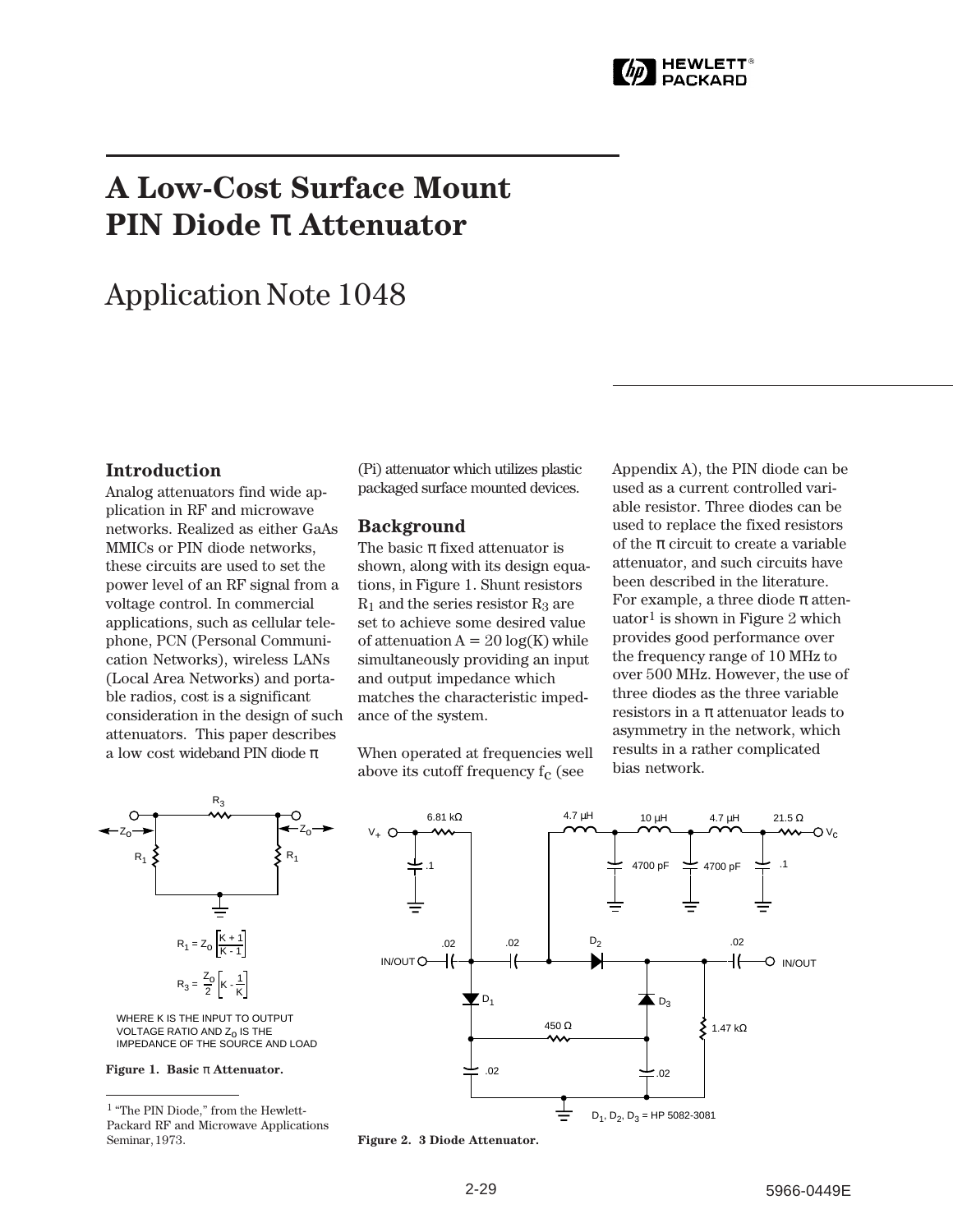## **Four Diode** π **Attenuator**

If resistor  $R_3$  is replaced by two diodes, as shown in Figure 3, several benefits result. First, since the maximum isolation of the network is set by the capacitive reactance of the series diode(s), the use of two diodes in place of one will increase the maximum attenuation or double the upper frequency limit for a given value of attenuation. Second, the twin diodes which occupy the position of the series resistor are physically set up 180° out of phase, resulting in the cancellation of even order distortion products2. Third, the resulting attenuator network is symmetrical and the bias network is substantially simplified.  $V_+$  is a fixed voltage, and  $V_c$  is the variable voltage

which controls the attenuation of the network. The only drawback to using two series diodes in place of one is the slight increase in insertion loss, amounting to less than  $0.5$  dB additional loss.  $\rm R_1$  and  $\rm R_2$ serve as bias returns for series diodes  $D_2$  and  $D_3$ ; they must be set high enough to minimize insertion loss; however, if they are set too high, an excessively large control voltage  $V_c$  will result. If the designer does not require very large bandwidth, some savings in insertion loss can be achieved by adding chokes between  $R_1$  and  $R_2$  and the RF line, using these inductors to decouple the resistors from the RF portion of the network.  $R_3$  and  $R_4$  are chosen to match the characteristics of the specific PIN diodes used; properly selected, they will



| <b>COMPONENT</b> | VALUE         | <b>MFG./PART NUMBER</b>   |
|------------------|---------------|---------------------------|
| $R_1, R_2$       | 560 $\Omega$  | KYOCERA CR21-561JB1       |
| $R_3$            | $330 \Omega$  | KYOCERA CR21-331JB1       |
| $R_4$            | 1640 $\Omega$ | KYOCERA CR21-162JB1       |
| R <sub>5</sub>   | 680 $\Omega$  | KYOCERA CR21-6B1JB1       |
| $C_1$ - $C_5$    | 47000 pF      | KYOCERA 0805Z473M2P03     |
| $D_1 - D_4$      |               | HEWLETT-PACKARD HSMP-3814 |
|                  |               |                           |

**Figure 3. Wideband 4 Diode** π **Attenuator.**

provide for the correct split of bias current between series and shunt diodes required to maintain good impedance match over the entire dynamic range of attenuation. While analysis can be used to determine the values of  $R_1$  through  $R_4$ , it is much quicker and easier to select them empirically.

The HP HSMP-3810 series of surface mount PIN diodes features good distortion performance, low cutoff frequency and low price. To save cost and space on the board, two HSMP-3814 common-cathode pairs were chosen over four individual HSMP-3810 diodes. Having chosen these diodes, and selecting  $V_+$  = 5V and  $0 \le V_c \le 15V$ , the values of  $R_1$  through  $R_4$  were empirically determined. Values for all components used in the tested circuit are shown in Figure 3.

The attenuator was laid out on a 2␣ inch square of 0.032" thick HT-2 PC board, as shown in Figure 5. This material, a high performance alternative to conventional FR4, is described in detail in Appendix B. Using chip resistors and capacitors, the entire attenuator occupies a  $0.5$  in  $2$  space as shown in Figure 5.

#### **Test Results**

In Figure 6, the measured attenuation vs. frequency is given for several values of control voltage. Good performance is obtained over the frequency range of 300 KHz to 3␣ GHz. Figure 7 contains the plot of return loss vs. frequency at the maximum and minimum values of  $V<sub>c</sub>$ . For all other values, the return

<sup>2</sup>Raymond Waugh, "A Low Distortion PIN Diode Switch Using Surface Mount Devices," Proceedings of RF EXPO WEST, pp 455 - 461, Feb. 5 - 7, 1991.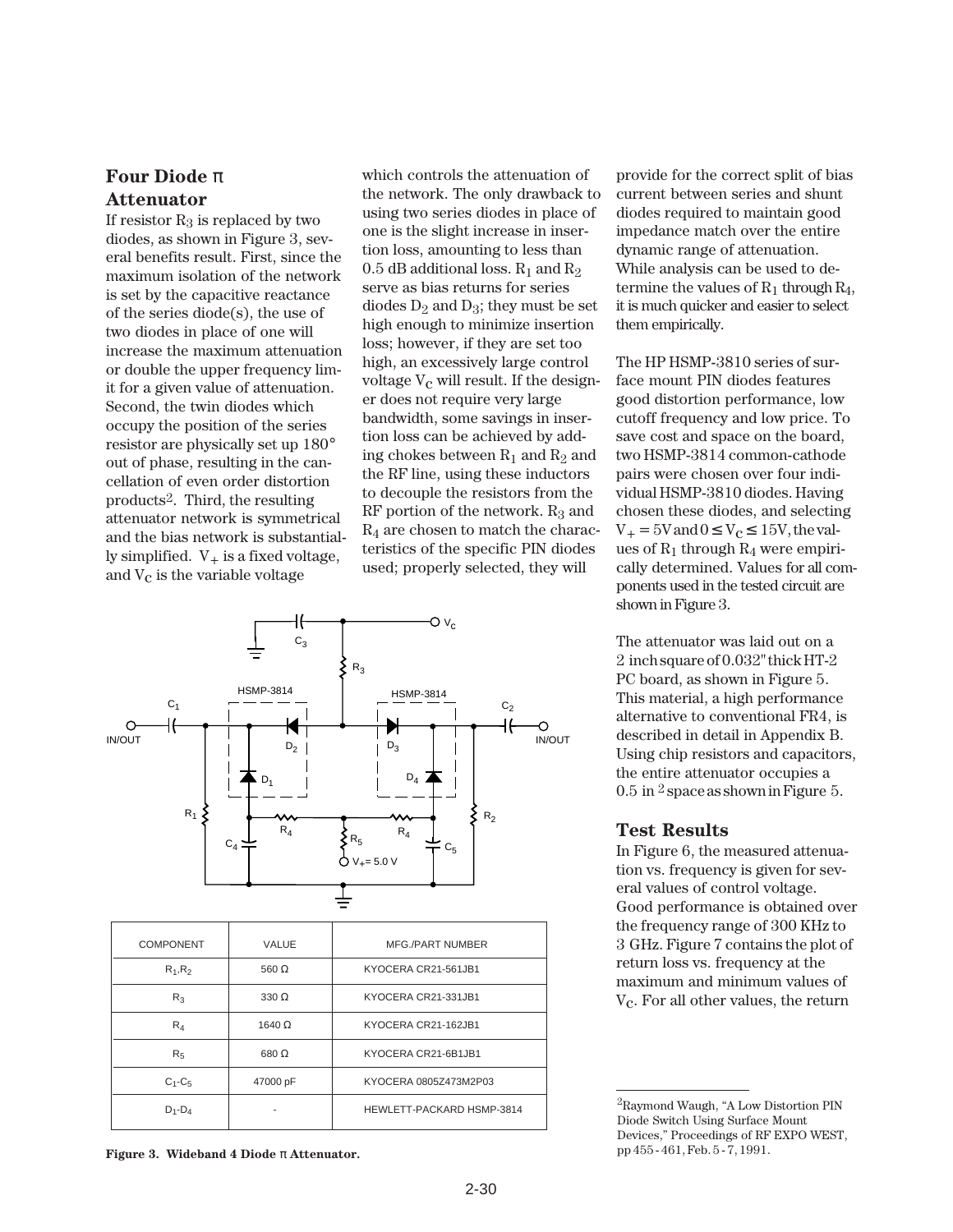loss was higher; the data for  $V_c = 0$ represents the worst case. In Figure 8, a plot is given for attenuation vs. control voltage at a number of frequencies. Finally, the intermodulation distortion performance of the attenuator is plotted in Figure␣ 9. The data are given as

intercept points; for a detailed explanation of intercept points, see Appendix C.

#### **Conclusion**

As can be seen from these data, the four diode  $\pi$  attenuator provides very good match and very flat attenuation over an extremely wide band. Using surface mount devices, it has the additional benefit of being low cost. Realized as a thin-film or thick-film hybrid circuit with chip PIN diodes, it would fit within a TO-8 can.



**Figure 4. Circuit Board Layout.**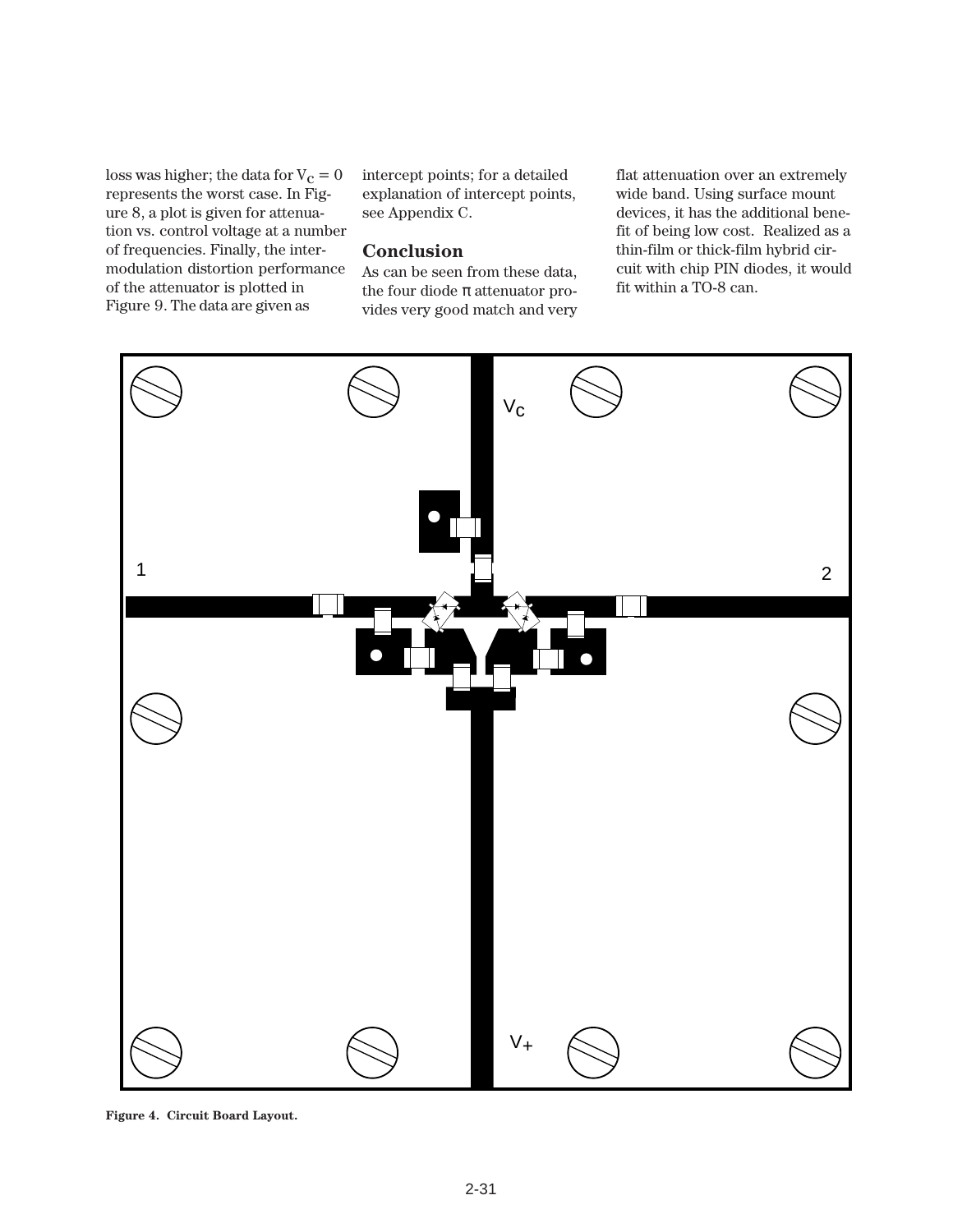

**Figure 5. Detail of Circuit Layout.**





 $\overline{0}$ 



**Figure 8. Attenuation vs. Control Voltage.**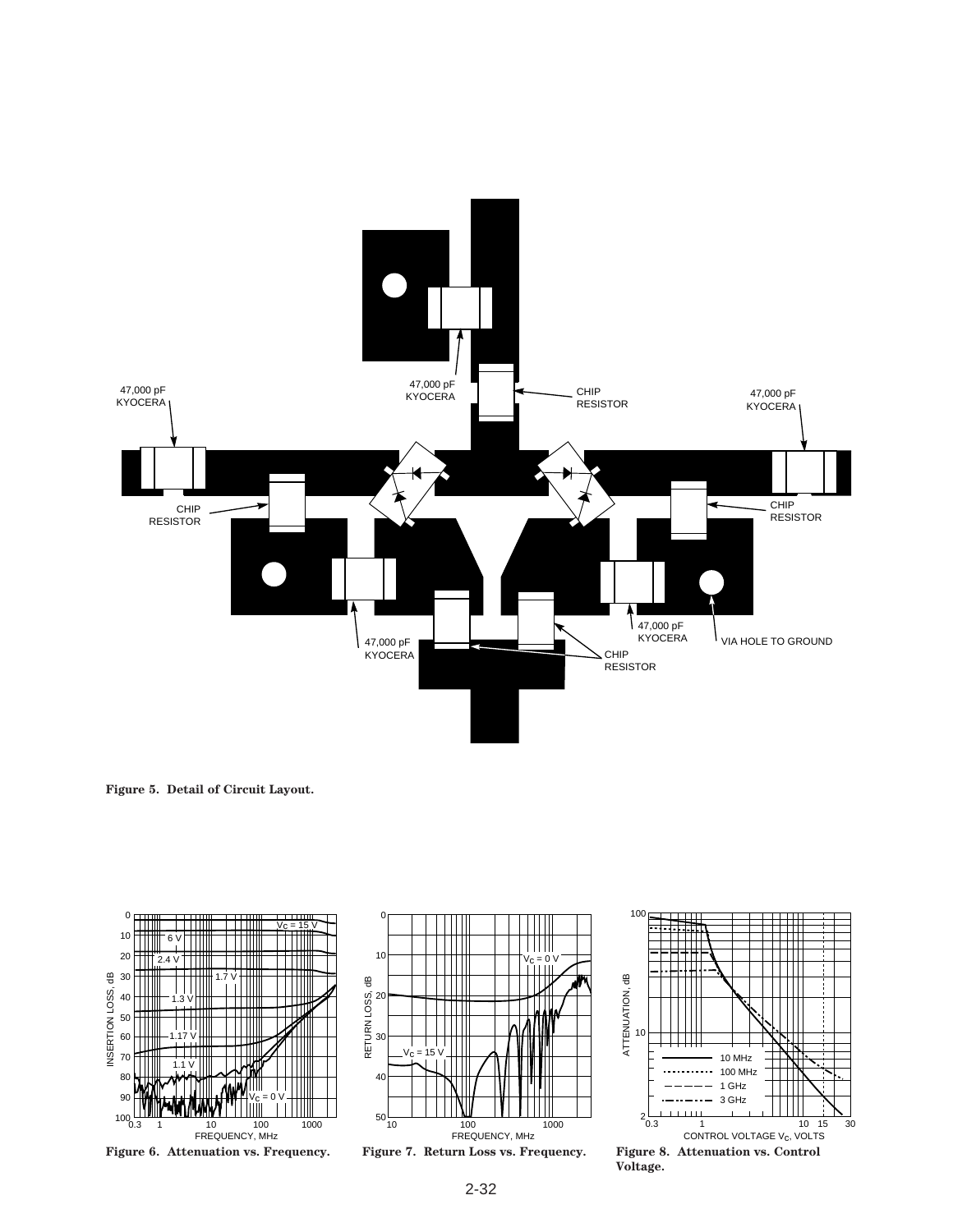## **Appendix A - PIN Diode Cutoff Frequency**

The PIN diode is generally considered to be a current controlled RF resistor. However, this model is accurate only at frequencies well above the diode's cutoff frequency,  $f_c = 1/2\pi\tau$ , where  $\tau$  is the minority carrier lifetime of the device. At frequencies 10 times  $f_c$ , a PIN diode can accurately be modelled as a current controlled resistance in parallel with a small (and constant) junction capacitance (neglecting package parasitics). At frequencies under  $0.1 f_c$ , the PIN diode behaves as an ordinary PN junction diode. For  $0.1 f_c \leq$  frequencies  $\leq 10 f_c$ , the characteristics of the PIN diode become very complex; it will generally behave as a frequency-dependent resistance shunted by a very large frequency and current dependent inductance or capacitance. Additionally, distortion performance will usually be very poor when operating in this frequency range. For the HSMP-3810 series of diodes,  $\tau \approx 1500$  nsec, resulting in a cutoff frequency of 100 kHz. This diode should therefore provide frequency-independent values of pure resistance at frequencies above 1 MHz. However, because this diode has been optimized for wideband attenuator applications, its characteristics remain generally well behaved down to frequencies below  $f_c$ , as can be seen from the 300␣ k Hz measured data shown in Figure 6.

## **Appendix B - Board Material**

Several printed circuit board materials are in common use for RF circuits such as this one. Two of the most popular are FR4 and fiberglass reinforced PTFE (Teflon®). The former provides

good mechanical stability and durability at low cost. However, it suffers from high losses and a dielectric constant which is poorly controlled and strongly frequency-dependent. The latter exhibits very good RF properties, but is expensive, suffers from poor mechanical stability, and cannot survive certain SMT (Surface Mount Technology) processing steps. Hewlett-Packard's new HT-2 board material provides durability and high temperature performance which are actually superior to FR4 with a controlled dielectric constant ( $\epsilon$ r  $\approx$  4.3) and a loss tangent which is half that of FR4. These properties make it ideal for microstrip circuits operating beyond 6 GHz.

At the time of this printing, HT-2 is available through Dan Schutte of International Circuits, 1319 South Arkle Street, Visalia, CA.

## **Appendix C - The Intercept Point**

Of the several types of distortion products, one of the most troublesome is intermodulation distortion. Unlike harmonic distortion, this is a multi-tone product resulting when two or more signals of equal (or unequal) amplitude mix in a non-linear device such as a PIN diode. The frequency of the resulting unwanted signal is related to those of the original input voltages. In certain industries, the number of input signals may exceed 10, and both test and analysis become very complex. To keep matters as simple as possible, many semiconductor manufacturers make two-tone measurements using two voltages which are equal in amplitude and closely spaced in frequency. Given two such input signals at frequencies  $f_1$  and  $f_2$ , one can compute several significant intermodulation distortion products from the equation

$$
Kf_1 \pm Mf_2
$$

where 
$$
K, M = 1, 2, 3, ...
$$

The order of the distortion product is given by the sum  $N = K + M$ .

Of the infinite number of distortion products described by this equation, one is of special significance. The third order products given in Figure 1 are important because they exist on either side of the original signals  $f_1$  and  $f_2$  and cannot be removed by filtering.

The behavior of all types of distortion products is shown on Figure 10. As can be seen, an increase of 1 dBm in the applied signal's power will result in a 2 dBm increase in the second order products and a 3 dBm increase in the third order products. Since the level of measured distortion is dependent upon the level of the input signal, it is convenient to specify distortion in

TWO-TONE, THIRD ORDER INTERMODULATION DISTORTION INPUT INTERCEPT POINT



**Figure 9. Measured Distortion Performance.**